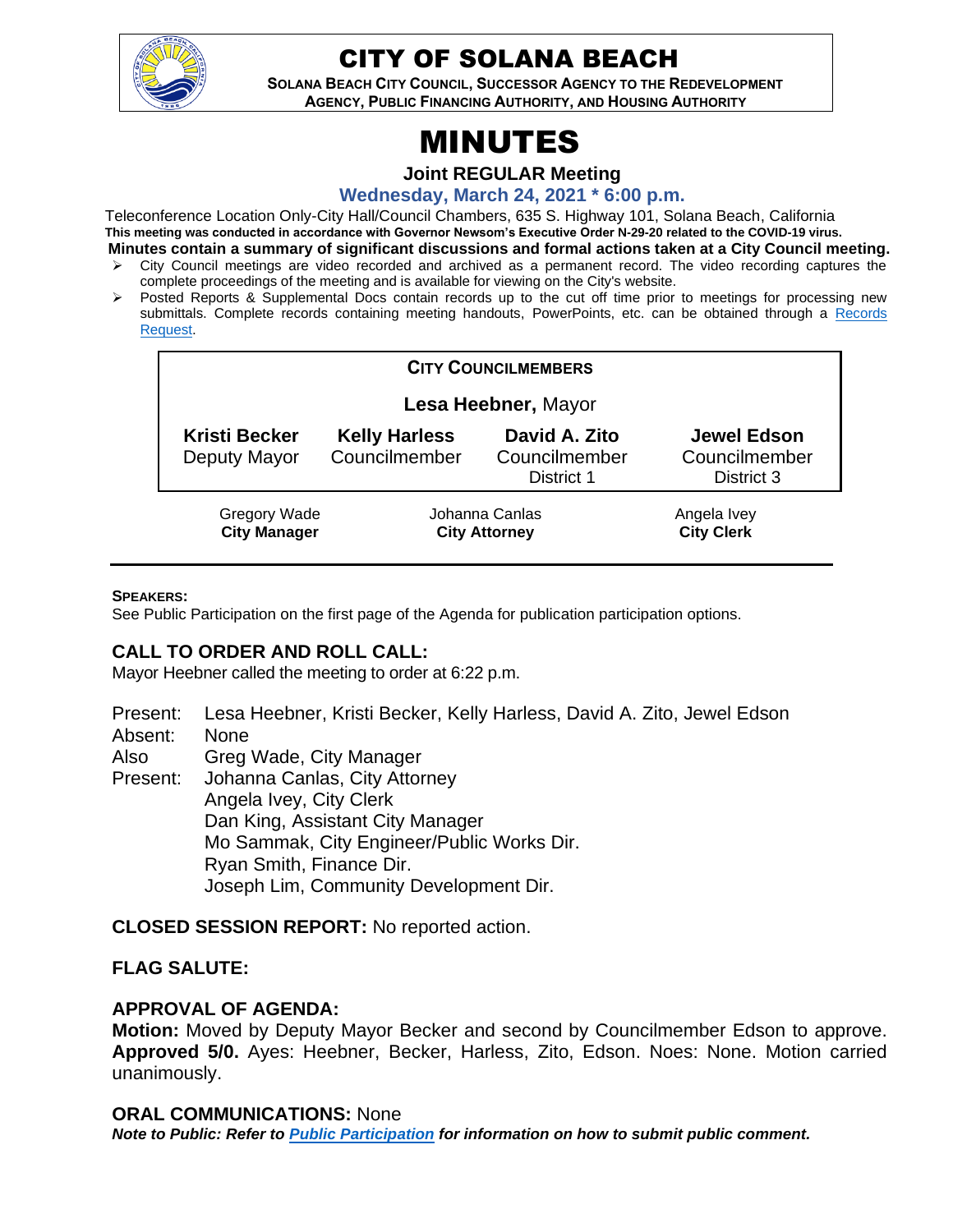This portion of the agenda provides an opportunity for members of the public to address the City Council on items relating to City business and not appearing on today's agenda by having submitted written comments for the record to be filed with the record or by registering to join the virtual meeting online to speak live, per the Public Participation instructions on the Agenda.

Comments relating to items on this evening's agenda are taken at the time the items are heard. Pursuant to the Brown Act, no action shall be taken by the City Council on public comment items. Council may refer items to the City Manager for placement on a future agenda. The maximum time allotted for each speaker is THREE MINUTES (SBMC 2.04.190).

# **COUNCIL COMMUNITY ANNOUNCEMENTS / COMMENTARY:**

*An opportunity for City Council to make brief announcements or report on their activities. These items are not agendized for official City business with no action or substantive discussion.* 

# **A. CONSENT CALENDAR:** (Action Items) (A.1. - A.8.)

*Note to Public: Refer to Public Participation for information on how to submit public comment.*  Items listed on the Consent Calendar are to be acted in a single action of the City Council unless pulled for discussion.

Any member of the public may address the City Council on an item of concern by submitting written correspondence for the record to be filed with the record or by registering to join the virtual meeting online to speak live, per the Public Participation instructions on the Agenda. The maximum time allotted for each speaker is THREE MINUTES (SBMC 2.04.190).

Those items removed from the Consent Calendar by a member of the Council will be trailed to the end of the agenda, while Consent Calendar items removed by the public will be discussed immediately after approval of the Consent Calendar.

# **A.1. Minutes of the City Council.**

Recommendation: That the City Council

1. Approve the Minutes of the February 24, 2021 City Council meetings.

Approved Minutes [http://www.ci.solana-beach.ca.us/index.asp?SEC=F0F1200D-21C6-4A88-8AE1-0BC07C1A81A7&Type=B\\_BASIC](http://www.ci.solana-beach.ca.us/index.asp?SEC=F0F1200D-21C6-4A88-8AE1-0BC07C1A81A7&Type=B_BASIC) **Motion:** Moved by Councilmember Edson and second by Mayor Heebner to approve. **Approved 5/0.** Ayes: Heebner, Becker, Harless, Zito, Edson. Noes: None. Motion carried unanimously.

#### **A.2. Register Of Demands.** (File 0300-30)

Recommendation: That the City Council

1. Ratify the list of demands for February 20, 2021– March 05, 2021.

# [Item A.2. Report \(click here\)](https://solanabeach.govoffice3.com/vertical/Sites/%7B840804C2-F869-4904-9AE3-720581350CE7%7D/uploads/Item_A.2._Report_(click_here)_03-24-21_O.pdf)

**Motion:** Moved by Councilmember Edson and second by Mayor Heebner to approve Staff recommendation. **Approved 5/0.** Ayes: Heebner, Becker, Harless, Zito, Edson. Noes: None. Motion carried unanimously.

#### **A.3. General Fund Budget Adjustments for Fiscal Year 2020/21.** (File 0330-30)

Recommendation: That the City Council

1. Receive the report listing changes made to the Fiscal Year 2020-2021 General Fund Adopted Budget.

[Item A.3. Report \(click here\)](https://solanabeach.govoffice3.com/vertical/Sites/%7B840804C2-F869-4904-9AE3-720581350CE7%7D/uploads/Item_A.3._Report_(click_here)_03-24-21_O.pdf)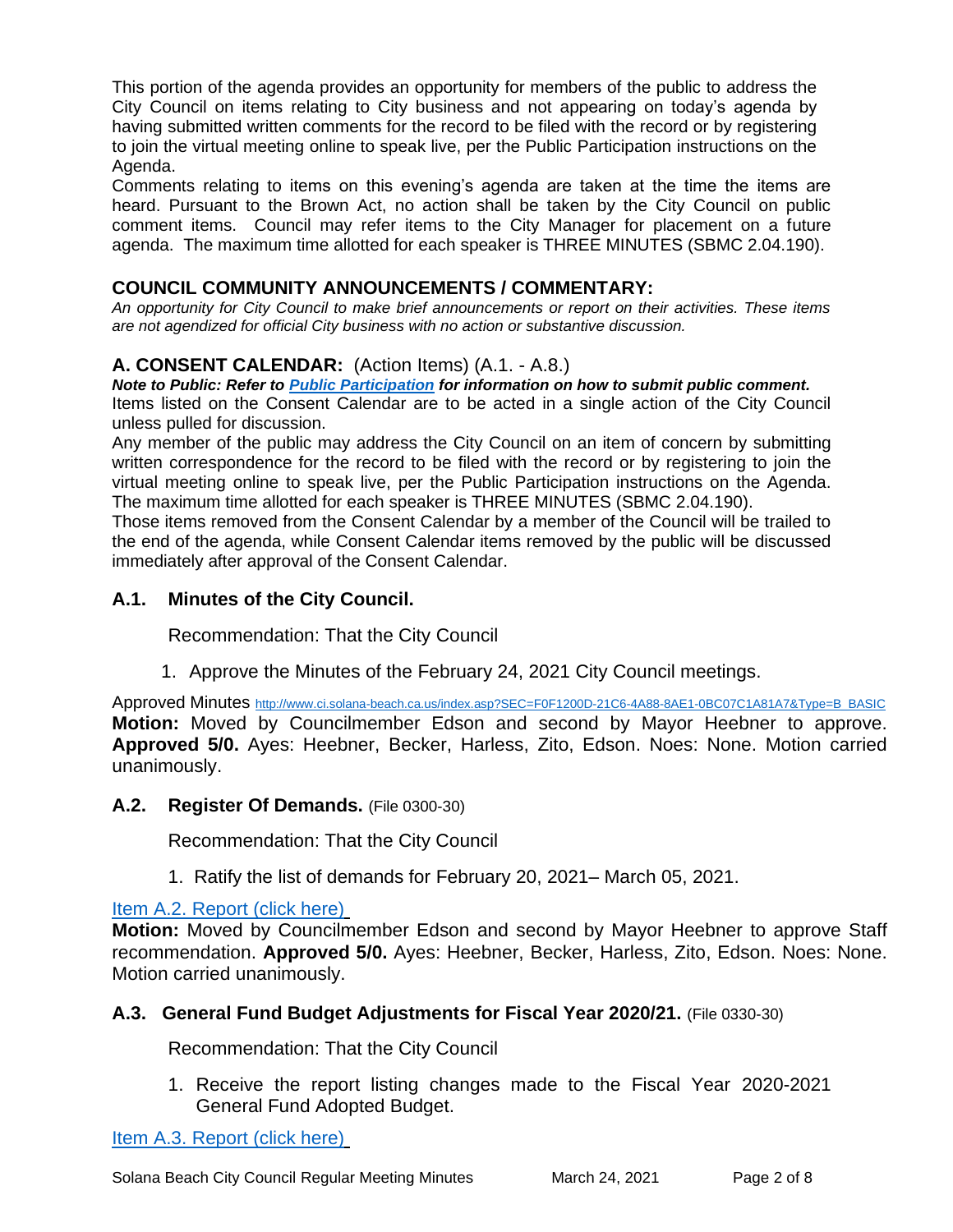**Motion:** Moved by Councilmember Edson and second by Mayor Heebner to approve Staff recommendation. **Approved 5/0.** Ayes: Heebner, Becker, Harless, Zito, Edson. Noes: None. Motion carried unanimously.

# **A.4. Housing Element Annual Progress Report** (File 0610-10)

Recommendation: That the City Council

1. Adopt **Resolution 2021-032** approving the 2020 Housing Element Annual Progress Report and the 2019/20 Housing Successor Annual Report as submitted and direct City Staff to file the report with the California Department of Housing and Community Development and the Governor's Office of Planning and Research.

#### [Item A.4. Report \(click here\)](https://solanabeach.govoffice3.com/vertical/Sites/%7B840804C2-F869-4904-9AE3-720581350CE7%7D/uploads/Item_A.4._Report_(click_here)_03-24-21_O.pdf)

*Posted Reports & Supplemental Docs contain records up to the cut off time, prior to the start of the meeting, for processing new submittals. The final official record containing handouts, PowerPoints, etc. can be obtained through a Records Request to the City Clerk's Office.*

**Motion:** Moved by Councilmember Edson and second by Mayor Heebner to approve Staff recommendation. **Approved 5/0.** Ayes: Heebner, Becker, Harless, Zito, Edson. Noes: None. Motion carried unanimously.

#### **A.5. Destruction of Obsolete Records.** (File 0170-50)

Recommendation: That the City Council

1. Adopt **Resolution 2021-036** authorizing the destruction of officially obsolete records.

#### Item A.5. [Report \(click here\)](https://solanabeach.govoffice3.com/vertical/Sites/%7B840804C2-F869-4904-9AE3-720581350CE7%7D/uploads/Item_A.5._Report_(click_here)_03-24-21_O.pdf)

*Posted Reports & Supplemental Docs contain records up to the cut off time, prior to the start of the meeting, for processing new submittals. The final official record containing handouts, PowerPoints, etc. can be obtained through a Records Request to the City Clerk's Office.*

**Motion:** Moved by Councilmember Edson and second by Mayor Heebner to approve Staff recommendation. **Approved 5/0.** Ayes: Heebner, Becker, Harless, Zito, Edson. Noes: None. Motion carried unanimously.

#### **A.6. National Wildlife Federation's Mayors' Monarch Pledge.** (File 0480-75)

Recommendation: That the City Council

1. Adopt **Resolution 2021-034** authorizing the Mayor to Sign the National Wildlife Federation's Mayors' Monarch Pledge.

[Item A.6. Report \(click here\)](https://solanabeach.govoffice3.com/vertical/Sites/%7B840804C2-F869-4904-9AE3-720581350CE7%7D/uploads/Item_A.6._Report_(click_here)_03-24-21_O.pdf)

*Posted Reports & Supplemental Docs contain records up to the cut off time, prior to the start of the meeting, for processing new submittals. The final official record containing handouts, PowerPoints, etc. can be obtained through a Records Request to the City Clerk's Office.*

**Motion:** Moved by Councilmember Edson and second by Mayor Heebner to approve Staff recommendation. **Approved 5/0.** Ayes: Heebner, Becker, Harless, Zito, Edson. Noes: None. Motion carried unanimously.

# **A.7. Temporary Art Compensation Increase** (File 0910-41)

Recommendation: That the City Council

1. Adopt **Resolution 2021-035** authorizing a modification to the Temporary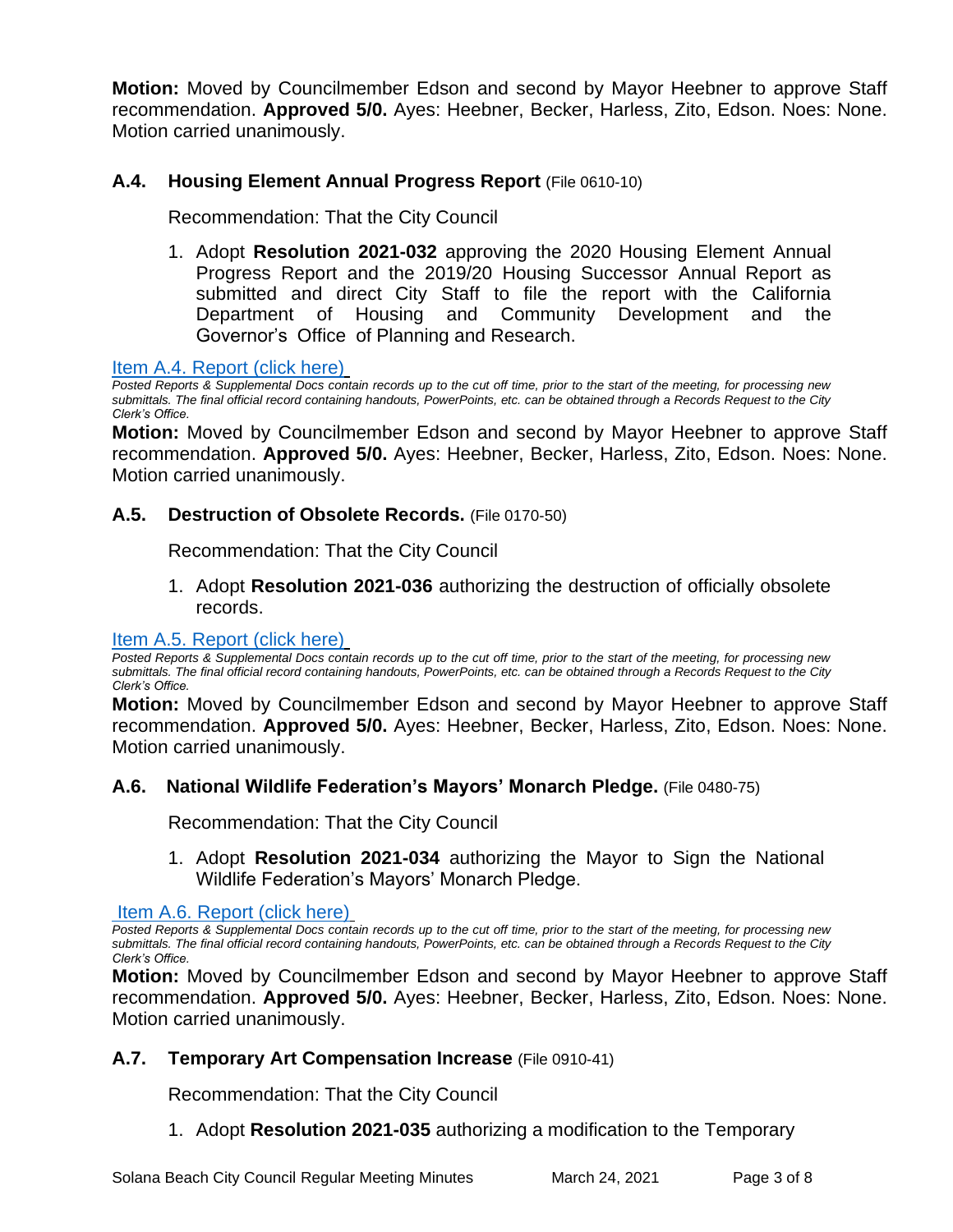Public Arts Program artist compensation from \$500 to \$1,500 for a one-year loan.

# [Item A.7. Report \(click here\)](https://solanabeach.govoffice3.com/vertical/Sites/%7B840804C2-F869-4904-9AE3-720581350CE7%7D/uploads/Item_A.7._Report_(click_here)_03-24-21_O.pdf)

*Posted Reports & Supplemental Docs contain records up to the cut off time, prior to the start of the meeting, for processing new submittals. The final official record containing handouts, PowerPoints, etc. can be obtained through a Records Request to the City Clerk's Office.*

**Motion:** Moved by Councilmember Edson and second by Mayor Heebner to approve Staff recommendation. **Approved 5/0.** Ayes: Heebner, Becker, Harless, Zito, Edson. Noes: None. Motion carried unanimously.

#### **A.8. Solana Energy Alliance (SEA) Long-Term Renewable Power Purchase.** (File 1010-45)

Recommendation: That the City Council

1. Approve **Resolution 2021-039** authorizing the City Manager to execute a long-term power purchase agreement, in a form approved by the City Attorney, with Shell Energy to satisfy SEA's long-term procurement obligation under SB 350.

[Item A.8. Report \(click here\)](https://solanabeach.govoffice3.com/vertical/Sites/%7B840804C2-F869-4904-9AE3-720581350CE7%7D/uploads/Item_A.8._Report_(click_here)_03-24-21_O.pdf)

*Posted Reports & Supplemental Docs contain records up to the cut off time, prior to the start of the meeting, for processing new submittals. The final official record containing handouts, PowerPoints, etc. can be obtained through a Records Request to the City Clerk's Office.*

**Motion:** Moved by Councilmember Edson and second by Mayor Heebner to approve Staff recommendation. **Approved 5/0.** Ayes: Heebner, Becker, Harless, Zito, Edson. Noes: None. Motion carried unanimously.

# **B. PUBLIC HEARINGS:** (B.1. – B.2.)

*Note to Public: Refer to Public Participation for information on how to submit public comment.*  Any member of the public may address the City Council on an item of concern by submitting written correspondence for the record to be filed with the record or by registering to join the virtual meeting online to speak live, per the Public Participation instructions on the Agenda. The maximum time allotted for each speaker is THREE MINUTES (SBMC 2.04.190).

An applicant or designee(s) for a private development/business project, for which the public hearing is being held, is allotted a total of fifteen minutes to speak, as per SBMC 2.04.210. A portion of the fifteen minutes may be saved to respond to those who speak in opposition. All other speakers have three minutes each.

After considering all of the evidence, including written materials and oral testimony, the City Council must make a decision supported by findings and the findings must be supported by substantial evidence in the record.

# **B.1. Public Hearing: 537 North Granados Ave., Applicant: Gladnick, Case DRP20-005/SDP20-009.** (File 0600-40)

The proposed project meets the minimum zoning requirements under the SBMC, may be found to be consistent with the General Plan and may be found, as conditioned, to meet the discretionary findings required as discussed in this report to approve a DRP. Therefore, Staff recommends that the City Council:

1. Conduct the Public Hearing: Open the Public Hearing, Report Council Disclosures, Receive Public Testimony, and Close the Public Hearing.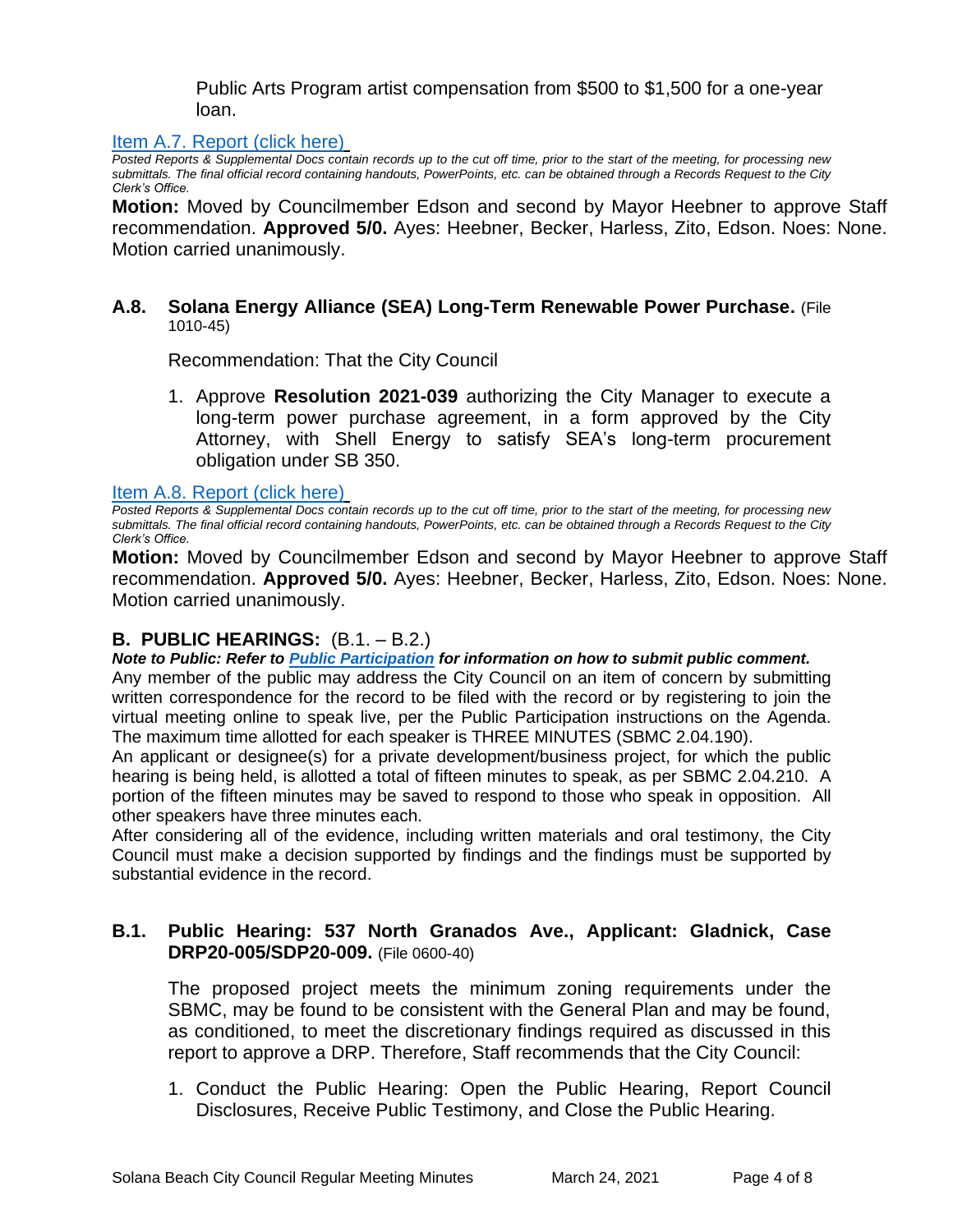- 2. Find the project exempt from the California Environmental Quality Act pursuant to Section 15303 of the State CEQA Guidelines; and
- 3. If the City Council makes the requisite findings and approves the project, adopt **Resolution 2021-033** conditionally approving a development review permit (DRP) and structural development permit (SDP) to demolish a single family residence, construct a replacement two-story, single-family residence with an attached two-car garage and single carport, and perform associated site improvements at 537 North Granados Avenue, Solana Beach.

[Item B.1. Report \(click here\)](https://solanabeach.govoffice3.com/vertical/Sites/%7B840804C2-F869-4904-9AE3-720581350CE7%7D/uploads/Item_B.1._Report_(click_here)_03-24-21_O.pdf)

[Item B.1. Updated Report #1 \(added 3-24 at 4:30pm\)](https://solanabeach.govoffice3.com/vertical/Sites/%7B840804C2-F869-4904-9AE3-720581350CE7%7D/uploads/Item_B.1._Updated_Report_1_(3-24_430pm).pdf) [Item B.1. Supplemental Docs \(added](https://solanabeach.govoffice3.com/vertical/Sites/%7B840804C2-F869-4904-9AE3-720581350CE7%7D/uploads/Item_B.1._Supplemental_Docs_(3-24_at_126pm)_-_O.pdf) 3-24 at 1:26pm)

*Posted Reports & Supplemental Docs contain records up to the cut off time, prior to the start of the meeting, for processing new submittals. The final official record containing handouts, PowerPoints, etc. can be obtained through a Records Request to the City Clerk's Office.*

Greg Wade, City Manager, introduced the item.

Katie Benson, Sr. Planner, presented a PowerPoint (on file).

Mayor Heebner opened the public hearing.

Council disclosures.

Jennifer Bolyn, Architect, presented a PowerPoint (on file) and reviewed the concept, materials, views, difficulty of the site, the many revisions made over 6-8 months with neighbors' input, and landscaping.

**Motion:** Moved by Councilmember Zito and second by Councilmember Harless to close the public hearing. **Approved 5/0.** Ayes: Heebner, Becker, Harless, Zito, Edson. Noes: None. Motion carried unanimously.

Council discussed the challenges of the slope and adding a reference to the conditions not superseding the conditions of the City's water efficient landscape regulations.

**Motion:** Moved by Councilmember Zito and second by Councilmember Edson to approve Staff recommendation, and the updated landscape plan, and added language that conditions do not supersede the conditions of the City's water efficient landscape regulations. **Approved 5/0.** Ayes: Heebner, Becker, Harless, Zito, Edson. Noes: None. Motion carried unanimously.

# **B.2. Solana Energy Alliance (SEA) Rate Schedule.** (File 1010-45)

Recommendation: That the City Council

- 1. Conduct the Public Hearing: Open the Public Hearing, Report Council Disclosures, Receive Public Testimony, and Close the Public Hearing.
- 2. Adopt **Resolution 2021-038** amending the rate schedule for Solana Energy Alliance.

[Item B.2. Report \(click here\)](https://solanabeach.govoffice3.com/vertical/Sites/%7B840804C2-F869-4904-9AE3-720581350CE7%7D/uploads/Item_B.2._Report_(click_here)_03-24-21_O.pdf)

*Posted Reports & Supplemental Docs contain records up to the cut off time, prior to the start of the meeting, for processing new submittals. The final official record containing handouts, PowerPoints, etc. can be obtained through a Records Request to the City Clerk's Office.*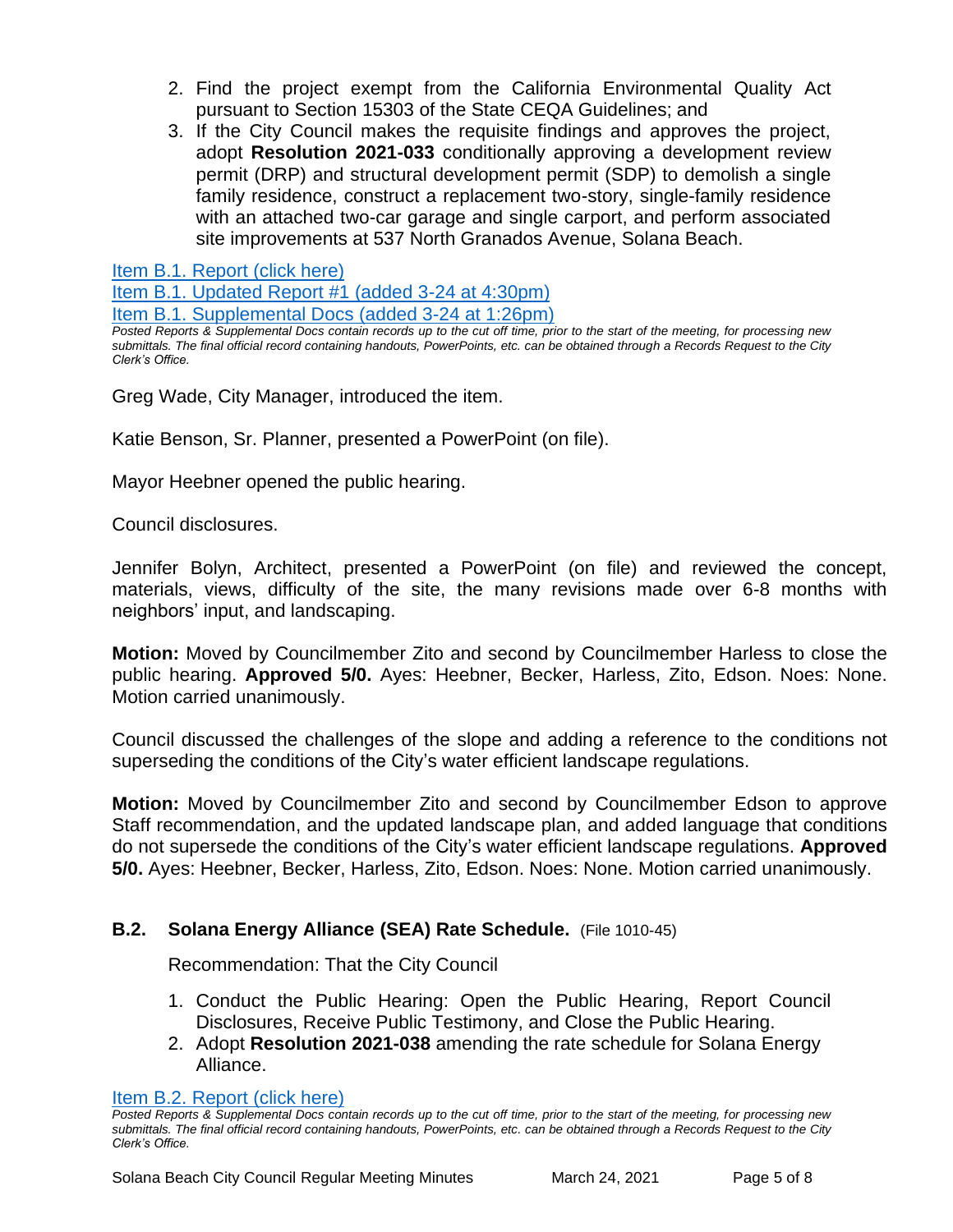Greg Wade, City Manager, presented a PowerPoint (on file).

Barb Boswell, CEO, continued the PowerPoint.

Mayor Heebner opened the public hearing.

Council disclosures.

Council discussed that the SEA's negative balance was only due to administrative support by existing City Staff over 1 ½ years, that the analysis of regulatory counsel estimated a 48% fee increase by SDG&E since 2012, the SDG&E fees charged to SEA members are due to SDG&E recovery of liquidating contracts previously entered into which are not being provided to the former customers who are now with the SEA, the fees are charged to SEA customers so that the remaining SDG&E customers would not be negatively impacted by energy not being used but contracted for at the formation of the SEA, that SDG&E includes contractual related charges or losses for long-term renewable energy, short-term resource adequacy and conventional energy, that the Power Charge Indifference Adjustment (PCIA) is not audited, SDG&E is not required to provide the value or other information on their contracts, the SEA rate since June of 2020 has been lower than the originally adopted rate in June 2018, and that some potential legislation would allow a Community Choice Aggregation (CCA) customer to benefit from the value of the energy that they are paying for in fees, and that a PCIA fact sheet is posted on the SEA website.

**Motion:** Moved by Councilmember Zito and second by Councilmember Edson to close the public hearing. **Approved 5/0.** Ayes: Heebner, Becker, Harless, Zito, Edson. Noes: None. Motion carried unanimously.

**Motion:** Moved by Councilmember Zito and second by Councilmember Edson to approve Staff recommendation. **Approved 5/0.** Ayes: Heebner, Becker, Harless, Zito, Edson. Noes: None. Motion carried unanimously.

# **C. STAFF REPORTS: (C.1. – C.2.)**

*Note to Public: Refer to Public Participation for information on how to submit public comment.*  Any member of the public may address the City Council on an item of concern by submitting written correspondence for the record to be filed with the record or by registering to join the virtual meeting online to speak live, per the Public Participation instructions on the Agenda. The maximum time allotted for each speaker is THREE MINUTES (SBMC 2.04.190).

#### **C.1. 6 th Cycle Housing Element Update Status.** (File 0610-10)

Recommendation: That the City Council

1. Provide comments and direction on the proposed Draft  $6<sup>th</sup>$  Cycle Housing Element Update changes.

[Item C.1. Report \(click here\)](https://solanabeach.govoffice3.com/vertical/Sites/%7B840804C2-F869-4904-9AE3-720581350CE7%7D/uploads/Item_C.1._Report_(click_here)_03-24-21_O.pdf)

[Item C.1. Updated Report #1 \(added 3-24 at 10:00am\)](https://solanabeach.govoffice3.com/vertical/Sites/%7B840804C2-F869-4904-9AE3-720581350CE7%7D/uploads/Item_C.1._Updated_Report_1_(Updated_3-24_at_9am).pdf)

*Posted Reports & Supplemental Docs contain records up to the cut off time, prior to the start of the meeting, for processing new submittals. The final official record containing handouts, PowerPoints, etc. can be obtained through a Records Request to the City Clerk's Office.*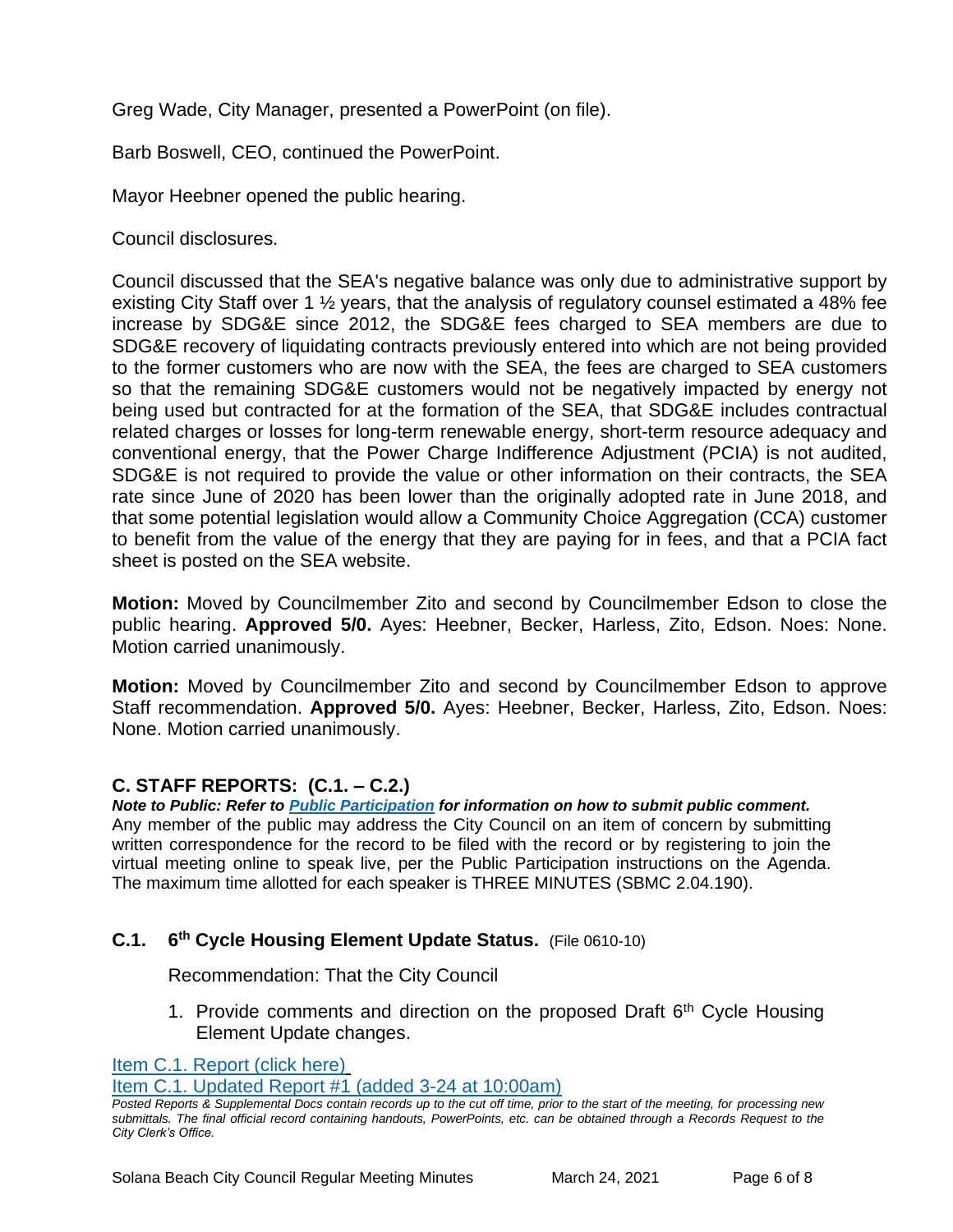Greg Wade, City Manager, introduced the item.

Joe Lim, Community Development Dir., presented a PowerPoint (on file).

Barbara Gordon spoke about being a group leader for Changers, a Hispanic youth group in Solana Beach, concern for some populations disproportionately affected by tobacco and secondhand smoke exposure, that nearly all larger multi-unit housing complexes were 100% smoke-free, and requested that Council add language in the Housing Element that would recommend that privately owned multi-unit projects be 100% smoke-free for the benefit of all residents.

Peggy Walker, San Diego County Tobacco Control, spoke about the efforts for environmental justice and social equity, accommodating very low to low/moderate income and affordability level housing often affecting minority families living in multi-unit housing, adding language that recommends that privately owned development projects consider a smoke-free, vape-free policy for the benefit of residents' health and wellbeing. She said that the benefits would include fire safety for economic and insurance benefits, environmental benefits with the elimination of second and third-hand smoke hazards, and that it would demonstrate the City's commitment to fair housing goals with equity sensitive language.

Council and Staff discussed adding this recommendation outside of the Housing Element document, Council could consider directing Staff to explore a program to recommend that private developments adopt smoke-free units, that city funded and city sponsored events were already a consideration, and whether this language would matter to HCD (Housing and Community Development) or whether it would see it as a constraint that was not evaluated when the draft was released to the public, adding it to the Work Plan, and the April 15<sup>th</sup> deadline to adopt the element or act on a 120-day state extension.

Nick Chen, Kimley-Horn, consultant, said that the element includes identified housing dating back for eight years.

Council and Staff discussed developing guidelines to build Accessory Dwelling Units (ADUs) in the fire zone and hillside overlay zone, the loss of naturally affordable units seen from some gentrification, more ways to increase the number of ADUs, and a potential Council policy or resolution for a program for private owners to develop a non-smoking community within their control.

No action required.

# **C.2. La Colonia Park/Fletcher Cove Park Playground Design.** (File 0720-30, 0730-40)

Recommendation: That the City Council

1. Adopt **Resolution 2021-030** authorizing the City Manager to execute a Professional Services Agreement, in an amount not to exceed \$111,250, with Van Dyke Landscape Architects for design of a new playground at La Colonia Park and design of new playground equipment at Fletcher Cove Park.

[Item C.2. Report](https://solanabeach.govoffice3.com/vertical/Sites/%7B840804C2-F869-4904-9AE3-720581350CE7%7D/uploads/Item_C.2._Report_(click_here)_03-24-21_O.pdf) (click here)

*Posted Reports & Supplemental Docs contain records up to the cut off time, prior to the start of the meeting, for processing new submittals. The final official record containing handouts, PowerPoints, etc. can be obtained through a Records Request to the City*